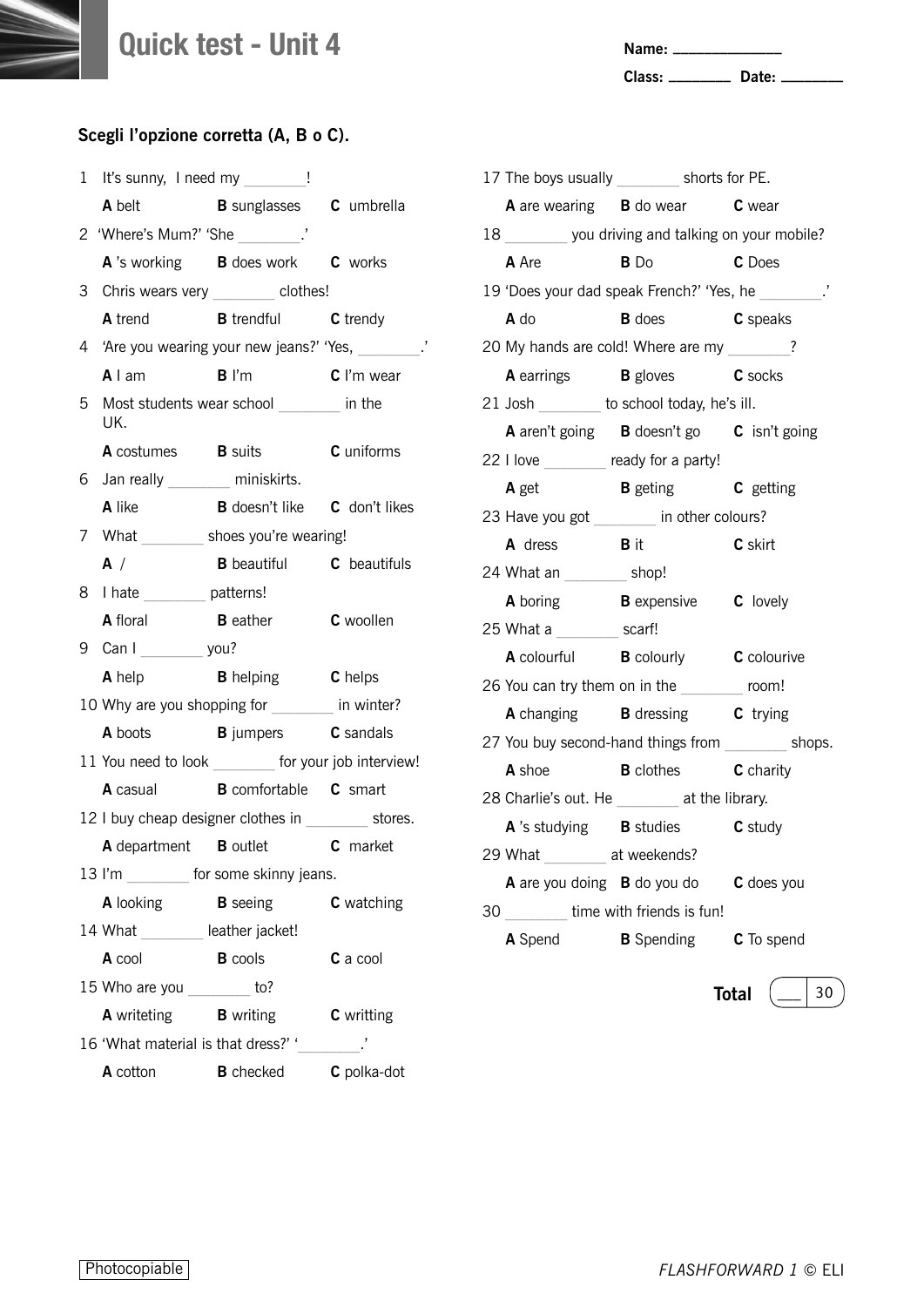**Name: \_\_\_\_\_\_\_\_\_\_\_\_\_\_**

**Class: \_\_\_\_\_\_\_\_ Date: \_\_\_\_\_\_\_\_**

#### **Scegli l'opzione corretta (A, B o C).**

| 1 |                                     | Are there any ________ in the fridge?              |                                                              |  |
|---|-------------------------------------|----------------------------------------------------|--------------------------------------------------------------|--|
|   |                                     | A bread B cheese C eggs                            |                                                              |  |
|   |                                     | 2 I need to buy a _______ of bread.                |                                                              |  |
|   |                                     | A loaf B packet C slice                            |                                                              |  |
|   |                                     | 3 There's _______ tea in the pot if you want it!   |                                                              |  |
|   | $A$ a                               | <b>B</b> an                                        | C some                                                       |  |
|   |                                     | 4 How coke do you drink every day?                 |                                                              |  |
|   |                                     | A many B much C times                              |                                                              |  |
|   |                                     | 5 I think we eat _______ much meat in the West.    |                                                              |  |
|   | A so                                | $\mathbf B$ to                                     | <b>C</b> too                                                 |  |
|   |                                     | 6 'What's your favourite fruit?' 'I like           |                                                              |  |
|   |                                     | A apples <b>B</b> carrots <b>C</b> mushrooms       |                                                              |  |
|   |                                     | 7 I love eating ________ food like Indian curries! |                                                              |  |
|   |                                     | A fresh <b>B</b> light <b>C</b> spicy              |                                                              |  |
|   | cheese!                             |                                                    | 8 We haven't got cheese to make cauliflower                  |  |
|   |                                     | <b>A</b> a lot <b>B</b> enough <b>C</b> few        |                                                              |  |
|   |                                     |                                                    | 9 'Can I help you?' 'I'd like ________ of potatoes, please.' |  |
|   |                                     | A a gram B a kilo C litre                          |                                                              |  |
|   | can't find them!                    | 10 Where are the _________ of mineral water? I     |                                                              |  |
|   |                                     | <b>A</b> bottles <b>B</b> cans                     | C packets                                                    |  |
|   | can't sleep!                        |                                                    | 11 I can only drink a _______ cups of coffee every day or I  |  |
|   |                                     | A few <b>B</b> little                              | C lot                                                        |  |
|   | eating?' 'Cheese and chocolate!'    | 12 'What ________ food combinations do you like    |                                                              |  |
|   | <b>A</b> common                     | <b>B</b> formal                                    | C unusual                                                    |  |
|   |                                     | 13 How _________ pancakes can you eat?             |                                                              |  |
|   | A lot                               | <b>B</b> many                                      | C much                                                       |  |
|   | 14 Philip eats<br>unhealthy!        | fast food. He's very                               |                                                              |  |
|   | <b>A</b> a lot of <b>B</b> a little |                                                    | C enough                                                     |  |
|   |                                     | 15 Ugh! There isn't ________ sugar in this tea!    |                                                              |  |
|   | Аa                                  | <b>B</b> any                                       | C many                                                       |  |
|   | eastern Europe!                     |                                                    | 16 Believe it or not, fish and chips ________ comes from     |  |
|   | <b>A</b> cheaply                    | <b>B</b> internationally <b>C</b> originally       |                                                              |  |

| 17 Can you buy me a _______ of milk from the<br>supermarket?                      |                                      |                   |
|-----------------------------------------------------------------------------------|--------------------------------------|-------------------|
| A can                                                                             | <b>B</b> carton <b>C</b> tin         |                   |
| 18 How much _________ is in this recipe?                                          |                                      |                   |
| <b>A</b> salt                                                                     | <b>B</b> sausages <b>C</b> tomatoes  |                   |
| 19 Do you want ________ ham and cheese<br>toasty?                                 |                                      |                   |
| Аa                                                                                | <b>B</b> an                          | C any             |
| 20 Can you pass me the same said<br>please?                                       |                                      |                   |
| <b>A</b> jam                                                                      | <b>B</b> juice <b>C</b> oil          |                   |
| 21 There's lemon in this salad. It<br>tastes really bitter!                       |                                      |                   |
| A little                                                                          | <b>B</b> much <b>C</b> too much      |                   |
| 22 I've only got _______ money. Let's stay in!                                    |                                      |                   |
| <b>A</b> a few <b>B</b> a little                                                  |                                      | C enough          |
| 23 Would you like some _______ in your tea?                                       |                                      |                   |
| A cola                                                                            | <b>B</b> salt                        | C sugar           |
| 24 This food isn't ________ enough! Can<br>you put it back in the oven, please?   |                                      |                   |
| <b>A</b> cheap                                                                    | <b>B</b> hot                         | C typical         |
| 25 There are _______ vegetarian and vegan<br>options on the menu.                 |                                      |                   |
| Аa                                                                                | <b>B</b> any                         | <b>C</b> some     |
| 26 Would you like _______ egg with your<br>sausage and bacon?                     |                                      |                   |
| A a B an C any                                                                    |                                      |                   |
| 27 Most people eat _________ portions of<br>fresh fruit and vegetables every day. |                                      |                   |
| A inexpensive <b>B</b> insufficient <b>C</b> unhealthy                            |                                      |                   |
| 28 meals are cheap and quick, but they're<br>not very good for you.               |                                      |                   |
| <b>A</b> Healthy                                                                  | <b>B</b> Tasty                       | C Ready-made      |
| 29 We need to add 330 ________ of water to the<br>flour to make the bread dough.  |                                      |                   |
| <b>A</b> grams                                                                    | <b>B</b> millilitres <b>C</b> pounds |                   |
| 30 Chloe only eats ________ sweets and chocolates<br>every day!                   |                                      |                   |
| A a few                                                                           | <b>B</b> a little                    | <b>C</b> too many |

**Total**  $\left(\begin{array}{c} \_ \end{array} \right)$  30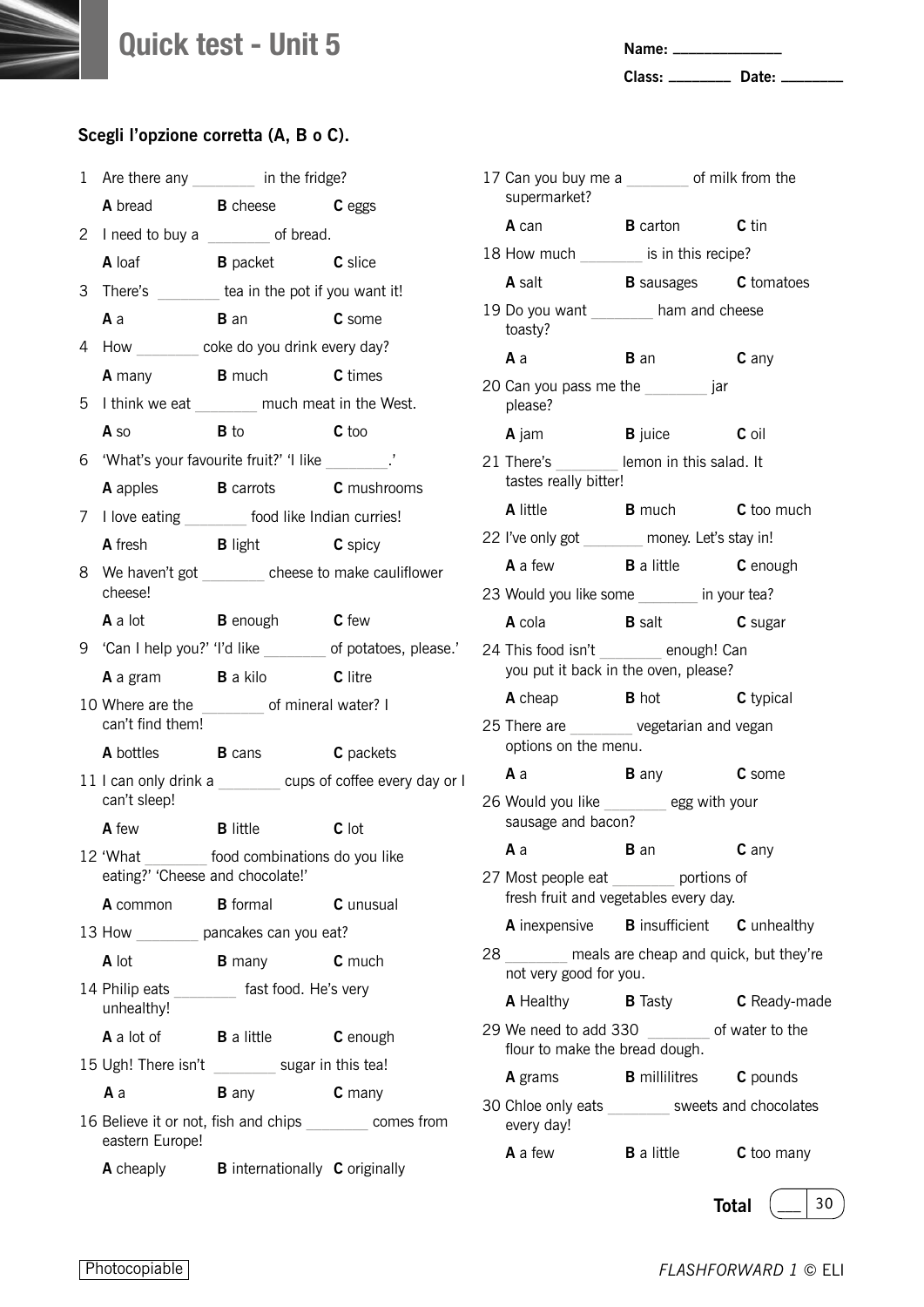**Name: \_\_\_\_\_\_\_\_\_\_\_\_\_\_**

**Class: \_\_\_\_\_\_\_\_ Date: \_\_\_\_\_\_\_\_**

|   | 1 I can't play the guitar 1         |                                                                                              |                  |  |
|---|-------------------------------------|----------------------------------------------------------------------------------------------|------------------|--|
|   | <b>A</b> all                        | <b>B</b> at all                                                                              | C quite          |  |
|   |                                     | 2 John can _______ models of airplanes.                                                      |                  |  |
|   | A do                                | <b>B</b> make <b>C</b> play                                                                  |                  |  |
|   | 3 Can you __________ jokes well?    |                                                                                              |                  |  |
|   | <b>A</b> say                        | <b>B</b> speak <b>C</b> tell                                                                 |                  |  |
|   |                                     | 4 What's the _______ rate for this job?                                                      |                  |  |
|   |                                     | <b>A</b> hour <b>B</b> hourily <b>C</b> hourly                                               |                  |  |
|   |                                     | 5 'Can your dad ride a motorbike?' 'Yes, \, \,                                               |                  |  |
|   |                                     | A he can B he cans C you can                                                                 |                  |  |
| 6 |                                     | Susie's good _______ making cakes.                                                           |                  |  |
|   | A at                                | <b>B</b> in                                                                                  | $C$ of           |  |
|   |                                     | 7 The boys enjoy _______ rollerblading.                                                      |                  |  |
|   |                                     | A doing B going C making                                                                     |                  |  |
|   | 8 He's a _______; he writes music.  |                                                                                              |                  |  |
|   |                                     | A composer B musician C writer                                                               |                  |  |
| 9 | ' a video camera?' 'Not very well!' |                                                                                              |                  |  |
|   |                                     | <b>A</b> Can use <b>B</b> Can you use <b>C</b> You can use                                   |                  |  |
|   | looking for contestants!            | 10 There's a new talent ________ on TV and they're                                           |                  |  |
|   | A clip                              | <b>B</b> programme <b>C</b> show                                                             |                  |  |
|   | 11 Shaun can't ________ very well!  |                                                                                              |                  |  |
|   | <b>A</b> sing <b>B</b> sings        |                                                                                              | <b>C</b> singing |  |
|   | window?                             | 12 It's really cold in here! Can we the                                                      |                  |  |
|   | A close                             | <b>B</b> open                                                                                | C stand by       |  |
|   |                                     | 13 Janet can ________ chess very well!                                                       |                  |  |
|   | $A$ do                              | <b>B</b> make                                                                                | C play           |  |
|   |                                     | 14 'Dad! Can you help me with my science homework,<br>please?' 'No, I'm sorry. I _________!' |                  |  |
|   | A can                               | <b>B</b> cant                                                                                | C can't          |  |
|   |                                     | 15 'I want to start a band!' '__________!'                                                   |                  |  |
|   | A Real                              | <b>B</b> Really                                                                              | C Very           |  |
|   |                                     | 16 I'm not bad at _______ motocross!                                                         |                  |  |
|   | A do                                | <b>B</b> doing                                                                               | C going          |  |
|   |                                     |                                                                                              |                  |  |
|   | 17 Trevor can dance ________!       |                                                                                              |                  |  |

|                                     | 18 'Can George do magic tricks?' 'Yes, he _________!'   |                     |
|-------------------------------------|---------------------------------------------------------|---------------------|
| A can                               | <b>B</b> do<br>C does                                   |                     |
| pictures!                           | 19 My mum is a newspaper ________. She takes great      |                     |
|                                     | A assistant B director C photographer                   |                     |
|                                     | 20 I like TV programmes with a live studio              |                     |
|                                     | A attention <b>B</b> audience <b>C</b> camera           |                     |
| be healthy!                         | 21 It's important to get ______ exercise if you want to |                     |
| <b>A</b> daily                      | <b>B</b> monthly <b>C</b> yearly                        |                     |
| motorbike.                          | 22 We need a pizza delivery boy who can __________ a    |                     |
| <b>A</b> drive                      | $\mathbf{B}$ go                                         | <b>C</b> ride       |
|                                     | 23 I like making _______ in my free time.               |                     |
|                                     | A clothes <b>B</b> pictures <b>C</b> sports             |                     |
| 24 Tamara is ________ in fashion.   |                                                         |                     |
| <b>A</b> bad <b>B</b> good          |                                                         | <b>C</b> interested |
|                                     | 25 All the big names in show ________ go to the Oscars. |                     |
| <b>A</b> business <b>B</b> industry |                                                         | <b>C</b> work       |
| 26 How well can you _______?        |                                                         |                     |
| <b>A</b> act                        | <b>B</b> acting <b>C</b> actor                          |                     |
| Spanish and Japanese.               | 27 Henry can _______ three foreign languages: French,   |                     |
| <b>A</b> know                       | <b>B</b> say                                            | C speak             |
|                                     | 28 Tom has got a part-time job as a car-wash ________.  |                     |
|                                     | A assistant B attendant C sitter                        |                     |
| well.                               | 29 The twins can't run at all, but they very            |                     |
| <b>A</b> can swim                   | <b>B</b> can swimming <b>C</b> can't swim               |                     |
| studies.'                           | 30 'What subject do you study at college?'              |                     |
| <b>A</b> Camera                     | <b>B</b> Debate                                         | $c$ Film            |
|                                     | <b>Total</b>                                            | 30                  |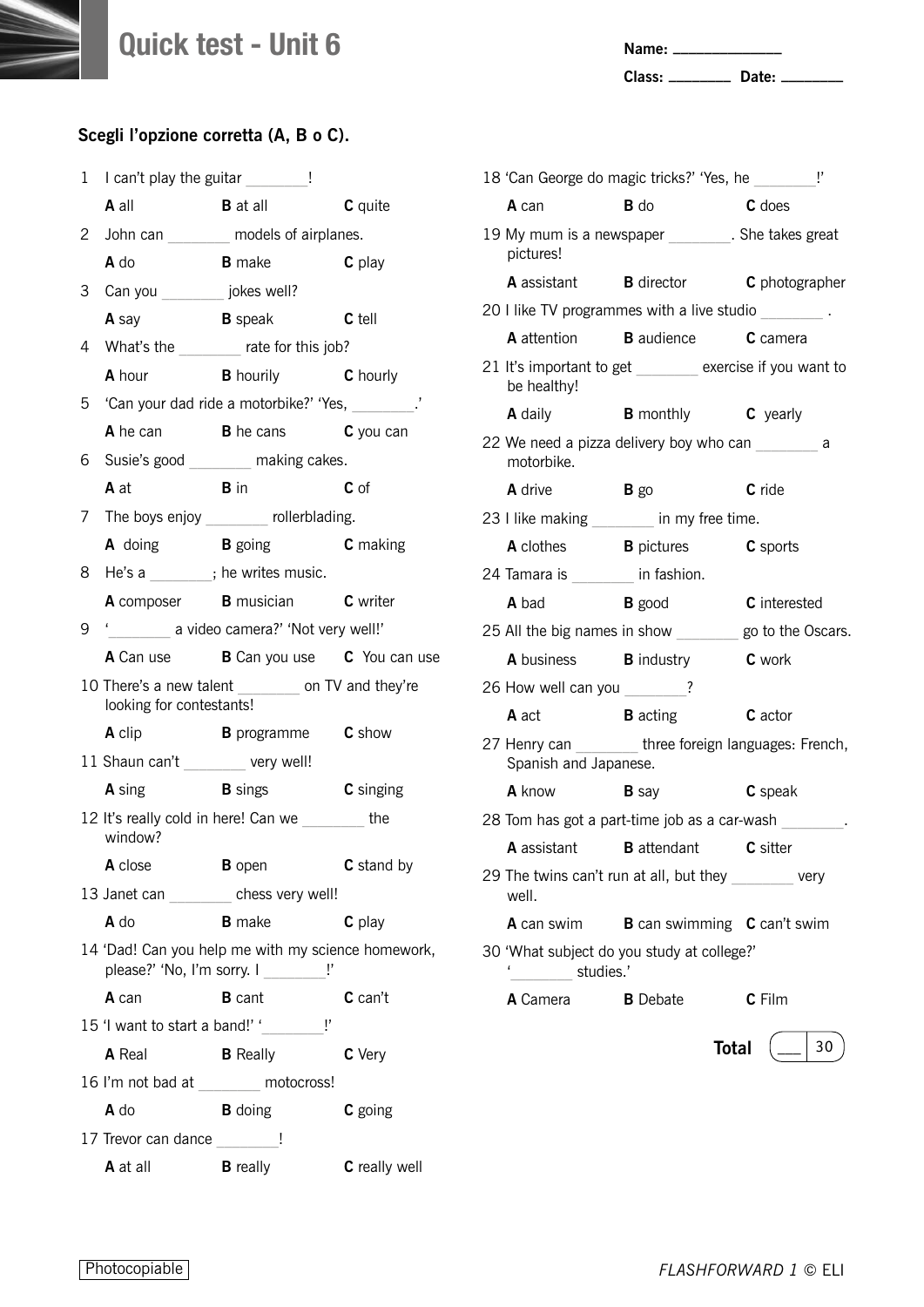**Name: \_\_\_\_\_\_\_\_\_\_\_\_\_\_**

**Class: \_\_\_\_\_\_\_\_ Date: \_\_\_\_\_\_\_\_**

| 1 | I was out _________ morning.     |                                                       |                                                           |
|---|----------------------------------|-------------------------------------------------------|-----------------------------------------------------------|
|   | A in                             | <b>B</b> today <b>C</b> yesterday                     |                                                           |
|   | 2 Carol has got _______ hair.    |                                                       |                                                           |
|   | <b>A</b> long                    | <b>B</b> slim                                         | <b>C</b> tall                                             |
| 3 |                                  | '__________ you happy as a child?' 'Yes, I think so!' |                                                           |
|   | A Was                            | <b>B</b> Wasn't                                       | C Were                                                    |
| 4 | What's Lucy ________?            |                                                       |                                                           |
|   | <b>A</b> like                    | <b>B</b> look                                         | C look like                                               |
| 5 | me laugh all the time.           | My best friend is very _______, he makes              |                                                           |
|   | A bossy                          | <b>B</b> funny <b>C</b> rude                          |                                                           |
| 6 |                                  | 'When were you in town?' 'A ________ ago.'            |                                                           |
|   |                                  | A afternoon B morning C week                          |                                                           |
| 7 | quiet!                           |                                                       | There __________ many people at the party. It was a bit   |
|   |                                  | <b>A</b> wasn't <b>B</b> weren't                      | C were                                                    |
| 8 | $\sim$ $\sim$ $\sim$ $\sim$      | John doesn't study very hard. He's                    |                                                           |
|   | <b>A</b> confident <b>B</b> lazy |                                                       | <b>C</b> selfish                                          |
| 9 |                                  | Nowadays people _______ married quite late.           |                                                           |
|   | <b>A</b> be                      | <b>B</b> have                                         | C get                                                     |
|   | with his girlfriend!             | 10 Nick in the library yesterday, he was out          |                                                           |
|   | <b>A</b> isn't <b>B</b> was      |                                                       | <b>C</b> wasn't                                           |
|   |                                  | 11 We were really _______ before the English test!    |                                                           |
|   | <b>A</b> nervous <b>B</b> fit    |                                                       | C clever                                                  |
|   | 12 Jessica's got lovely________! |                                                       |                                                           |
|   |                                  | A hair red long B long red hair C red long hair       |                                                           |
|   |                                  | 13 '\starsquare your parents born?' 'In Brazil.'      |                                                           |
|   | <b>A</b> Were                    | <b>B</b> Were where <b>C</b> Where were               |                                                           |
|   | sick, Mrs Lewis.'                |                                                       | 14 'Why ________ you at school yesterday, Vicky?' 'I was  |
|   | A was                            | <b>B</b> were                                         | C weren't                                                 |
|   |                                  | 15 'What's your sister like?' 'She's very _________.' |                                                           |
|   | A shy                            | <b>B</b> slim                                         | C tall                                                    |
|   |                                  | 16 'When were you in London?' '__________.'           |                                                           |
|   |                                  |                                                       | A Ago a month <b>B</b> Last month <b>C</b> The last month |

| I was worried!                   | 17 It was _________ of you to stay out late and not phone.                                           |                |
|----------------------------------|------------------------------------------------------------------------------------------------------|----------------|
|                                  | A impolite <b>B</b> important <b>C</b> irresponsible                                                 |                |
|                                  | 18 'Where were you at 10 p.m.?' 'I was ________ !'                                                   |                |
| <b>A</b> asleep <b>B</b> sick    |                                                                                                      | <b>C</b> sleep |
|                                  | 19 'What are Leo's eyes like?' ' ________'.                                                          |                |
|                                  | A Big and purple B Slim and green C Small and grey                                                   |                |
|                                  | 20 Kay hasn't got curly hair. Her hair's _______!                                                    |                |
|                                  | A plain <b>B</b> short <b>C</b> straight                                                             |                |
| 21 Harry _______ in 1997.        |                                                                                                      |                |
|                                  | <b>A</b> is born <b>B</b> was born <b>C</b> was borns                                                |                |
|                                  | 22 'Is Alan tall?' 'No, he's ______ height'.                                                         |                |
|                                  | <b>A</b> medium <b>B</b> middle <b>C</b> short                                                       |                |
|                                  | 23 That man has got a really big _______!                                                            |                |
| A eye                            | <b>B</b> nose                                                                                        | <b>C</b> teeth |
| seventy.                         | 24 My granddad wants to hext year when he's                                                          |                |
|                                  | <b>A</b> have children <b>B</b> find a job <b>C</b> retire                                           |                |
|                                  | 25 What's the name of the really ___________ actress who<br>always plays the slim, romantic heroine? |                |
|                                  | A plain B plump C pretty                                                                             |                |
| see if I'm sick.                 | 26 My mum always puts her hand on my ________ to                                                     |                |
|                                  | A chin <b>B</b> forehead <b>C</b> hair                                                               |                |
| child. He was always in trouble! | 27 David very sensible when he was a little                                                          |                |
| <b>A</b> was                     | <b>B</b> wasn't                                                                                      | C weren't      |
| heavy snow.                      | 28 Schools open in London today because of                                                           |                |
| A are                            | <b>B</b> were                                                                                        | C weren't      |
|                                  | 29 The 9/11 Twin Towers disaster was 2001.                                                           |                |
| A in                             | <b>B</b> last                                                                                        | $c_{\rm on}$   |
| I'm blonde.                      | 30 My sister doesn't look like me, she's and                                                         |                |
| <b>A</b> dark                    | <b>B</b> fair                                                                                        | <b>C</b> tall  |
|                                  | Total                                                                                                | 30             |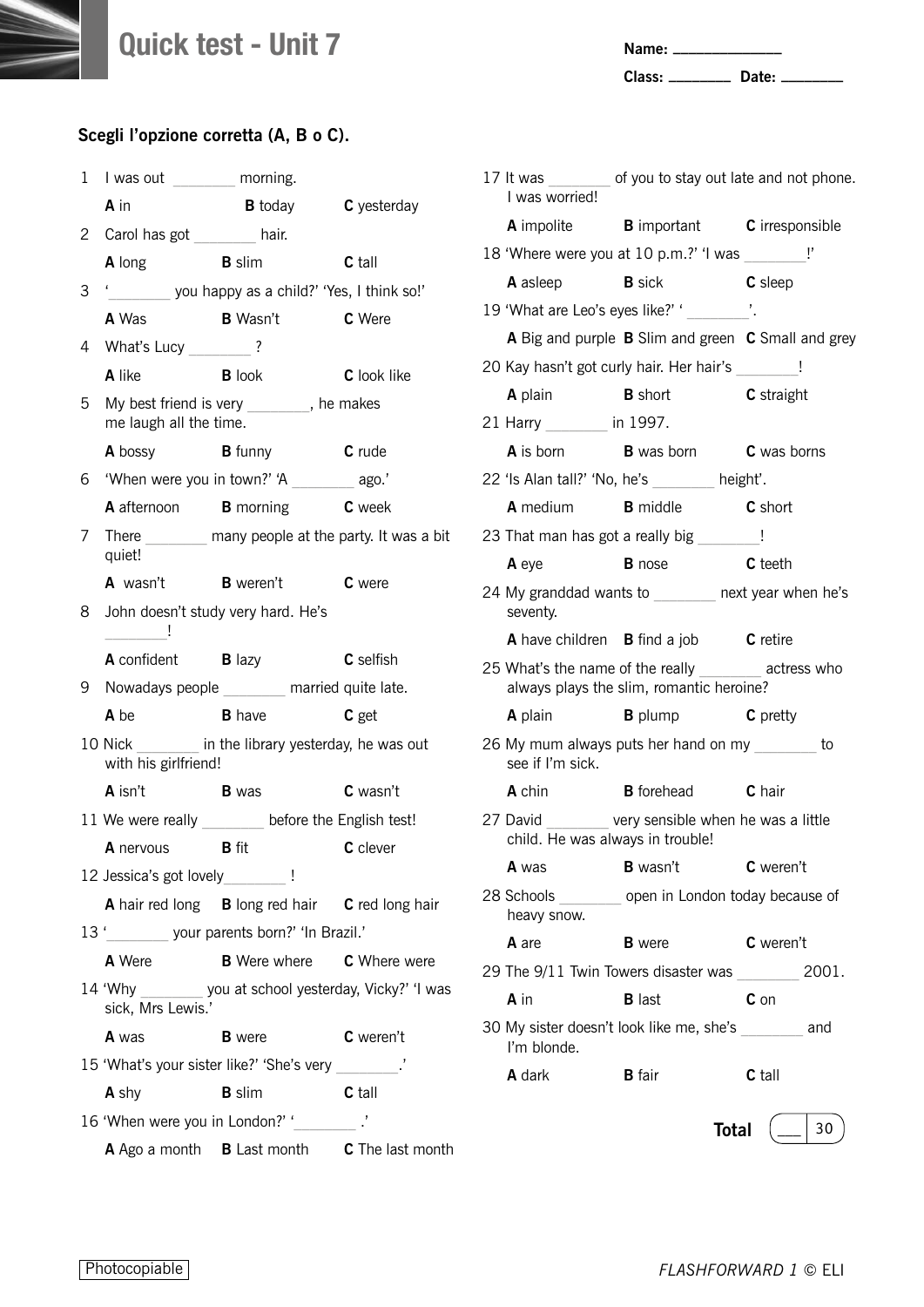**Name: \_\_\_\_\_\_\_\_\_\_\_\_\_\_**

**Class: \_\_\_\_\_\_\_\_ Date: \_\_\_\_\_\_\_\_**

#### **Scegli l'opzione corretta (A, B o C).**

| 1  | term.                    | We the Big Bang theory in science last                                               |                  |
|----|--------------------------|--------------------------------------------------------------------------------------|------------------|
|    |                          | <b>A</b> studied <b>B</b> study                                                      | C studyed        |
| 2  |                          | 'What's the matter?' 'I'm _________!'                                                |                  |
|    |                          | <b>A</b> annoying <b>B</b> bored                                                     | C boring         |
| 3  |                          | Did you _________ a lot of pictures?                                                 |                  |
|    | A take                   | <b>B</b> taked                                                                       | C took           |
| 4  |                          | My parents home until late last night.                                               |                  |
|    |                          | A arrived <b>B</b> didn't arrive <b>C</b> didn't arrived                             |                  |
| 5  |                          | Debbie shopping after school yesterday.                                              |                  |
|    | <b>A</b> been            | $B$ go                                                                               | <b>C</b> went    |
| 6. | $\overline{\phantom{a}}$ | 'Did the teacher give us any homework?' 'Yes, she                                    |                  |
|    | A did                    | <b>B</b> gave                                                                        | C give           |
| 7  | public!                  | My brother feels _______ when Mum kisses him in                                      |                  |
|    |                          | A depressed B embarrassed C jealous                                                  |                  |
| 8  | they missed the bus.     | Wendy and Sue _______ to go to the cinema, but                                       |                  |
|    | <b>A</b> plan            | <b>B</b> planed <b>C</b> planned                                                     |                  |
| 9  |                          | 'What did you buy?' 'l ________ a new dress!'                                        |                  |
|    |                          | A bought B buyed                                                                     | <b>C</b> did buy |
|    |                          | 10 The film we watched was                                                           | $\mathsf I$      |
|    |                          | A amusing <b>B</b> fascinated <b>C</b> excited                                       |                  |
|    |                          | 11 'You look __________.' 'I know, my boyfriend<br>left me and I really loved him!'. |                  |
|    | A amused                 | <b>B</b> happy                                                                       | C upset          |
|    |                          | 12 We __________ a great film on TV last night.                                      |                  |
|    | A saw                    | <b>B</b> seed                                                                        | C seen           |
|    |                          | 13 The bus _______ and the children got off.                                         |                  |
|    | A stop                   | <b>B</b> stopped                                                                     | C stops          |
|    |                          | 14 'What time _______the party?' 'At about 12 o'clock.'                              |                  |
|    |                          | A did you leave <b>B</b> did you left <b>C</b> left you                              |                  |
|    |                          | 15 'I'm tired!' 'Are you? I'm not, I find the gym very                               |                  |
|    | A relaxed                | <b>B</b> relaxing                                                                    | C tiring         |

| interesting.                                 | 16 I'm ________ by people watching! It's so              |                                |
|----------------------------------------------|----------------------------------------------------------|--------------------------------|
|                                              | A amusing <b>B</b> fascinating <b>C</b> fascinated       |                                |
|                                              | 17 People ________ letters not emails in the past!       |                                |
|                                              | A didn't write B write C wrote                           |                                |
| Paris?' 'No, he __________!'                 | 18 'Did Kyle visit the Eiffel Tower when he was in       |                                |
|                                              | A didn't B didn't visit C visited not                    |                                |
|                                              | 19 The horror film didn't seem very ________.            |                                |
|                                              | <b>A</b> frighten <b>B</b> frightened <b>C</b> scary     |                                |
|                                              | 20 My grandma ________ this cake, I did!                 |                                |
|                                              | A didn't made B didn't make C didn't maked               |                                |
| in football!'                                | 21 'Why is Ben so annoyed ?' 'Because his team           |                                |
|                                              | A listened B losed C lost                                |                                |
|                                              | 22 'Helen, I asked you a question!' '_______?'           |                                |
|                                              | A Did you <b>B</b> Did you do <b>C</b> You did do        |                                |
|                                              | 23 Sam ________ all over Europe last summer.             |                                |
|                                              | A traveled B travelled C travelling                      |                                |
|                                              | 24 Barbara _________ she wanted to come to dinner.       |                                |
| <b>A</b> said                                | <b>B</b> sat                                             | C sayed                        |
|                                              | 25 The first time I ________ coffee I didn't like it!    |                                |
|                                              | A taste <b>B</b> tasted <b>C</b> tested                  |                                |
| over!                                        | 26 This documentary isn't very_________. Let's turn      |                                |
|                                              | A interested B fascinated C good                         |                                |
| 27 a nice time on holiday?                   |                                                          |                                |
|                                              | <b>A</b> Had you <b>B</b> Have you <b>C</b> Did you have |                                |
|                                              | 28 My parents _______ the pop concert very much!         |                                |
|                                              | A aren't enjoyed B didn't enjoy C weren't enjoy          |                                |
| usual things!'                               | 29 'What ________ at school today?' 'Not much. The       |                                |
|                                              | A happen B happened C mattered                           |                                |
|                                              | 30 Why _______ me last night? I was worried!             |                                |
| <b>A</b> didn't you <b>B</b> not you<br>text | texted                                                   | $\mathsf C$ you didn't<br>text |

**Total**  $\left(\_\_\_\right$  30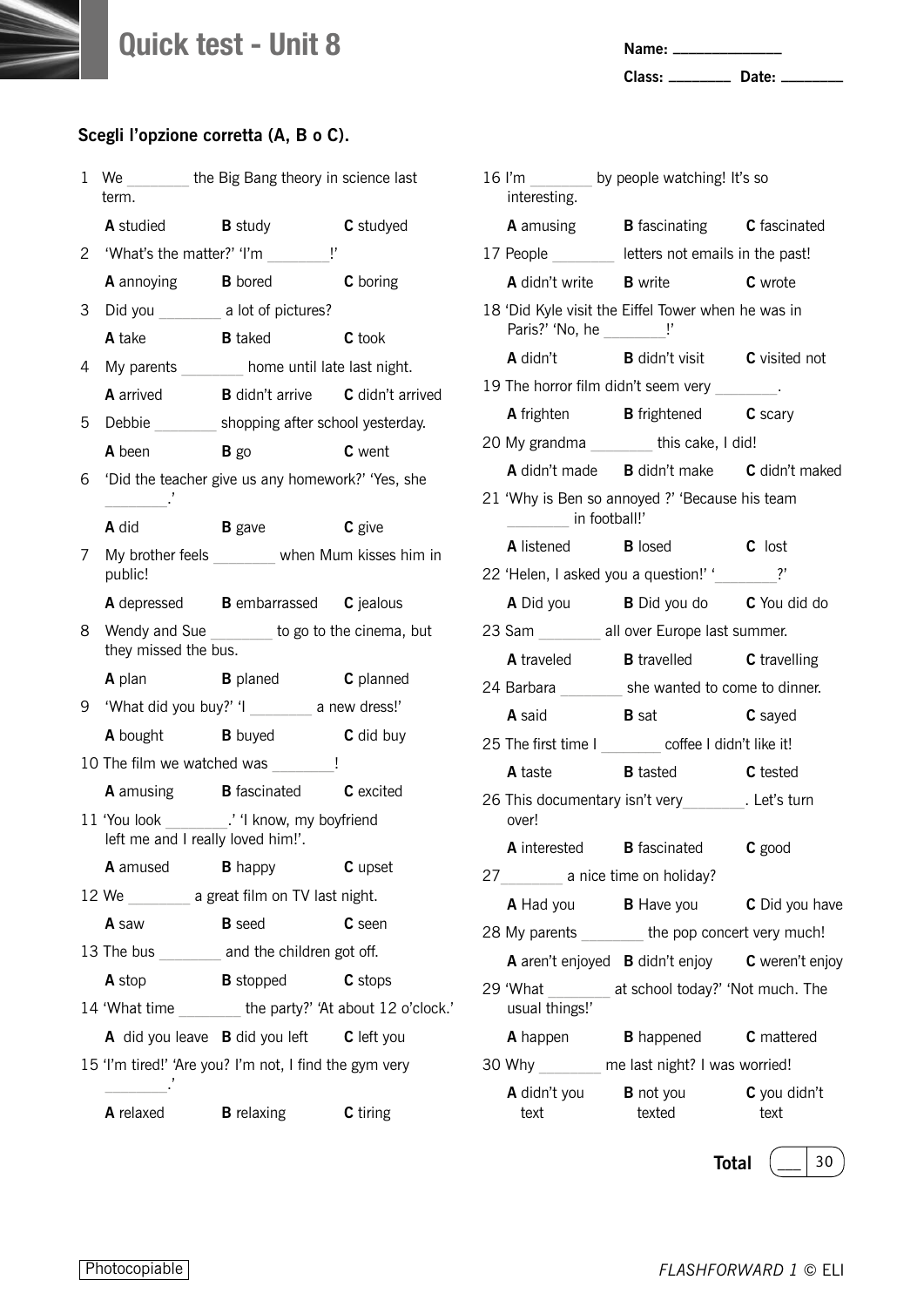**Name: \_\_\_\_\_\_\_\_\_\_\_\_\_\_**

**Class: \_\_\_\_\_\_\_\_ Date: \_\_\_\_\_\_\_\_**

#### **Scegli l'opzione corretta (A, B o C).**

| 1 |                                | My mother's an ________: she designs houses.            |                       |
|---|--------------------------------|---------------------------------------------------------|-----------------------|
|   |                                | A architect <b>B</b> electrician <b>A</b> engineer      |                       |
| 2 |                                | Drive _________! You don't want to have an accident.    |                       |
|   |                                | A badly <b>B</b> carefully <b>A</b> quickly             |                       |
| 3 |                                | It said on the news that some men __________ a plane.   |                       |
|   |                                | A hijacked B hijacking A kidnapped                      |                       |
| 4 |                                | What ________ last night at ten o'clock?                |                       |
|   |                                | A did you do B were you did A were you                  | doing                 |
| 5 |                                | Can you speak English _______?                          |                       |
|   |                                | A good B goodly A well                                  |                       |
| 6 |                                | 'Were you listening to me?' 'Yes, I _________.'         |                       |
|   |                                | A listened B was A were                                 |                       |
| 7 |                                | It was __________ dark when I arrived.                  |                       |
|   |                                | <b>A</b> geting <b>B</b> getting <b>A</b> got           |                       |
| 8 |                                | Where when I saw you yesterday?                         |                       |
|   |                                | A did you go B went you C were you                      | going                 |
|   |                                | 9 Kate studied ________ for her exams.                  |                       |
|   |                                | A hard <b>B</b> hardley <b>C</b> hardly                 |                       |
|   |                                | 10 It wasn't raining when we ________ the house.        |                       |
|   | <b>A</b> leaving <b>B</b> left |                                                         | <b>C</b> were leaving |
|   | of money was stolen.           | 11 There was a ________ at the bank yesterday and a lot |                       |
|   |                                | A forgery B robbery C theft                             |                       |
|   |                                | 12 I took the car to the ______ to repair it.           |                       |
|   |                                | A chemist <b>B</b> mechanic <b>C</b> plumber            |                       |
|   |                                | 13 There's a ________ man outside the window.           |                       |
|   |                                | A dangerously <b>B</b> strangely <b>C</b> strange       |                       |
|   |                                | 14 'You don't need to shout so ________!' 'Sorry!'      |                       |
|   | <b>A</b> loudly                | <b>B</b> quietly                                        | <b>C</b> slowly       |
|   | test.                          | 15 The fire alarm went off _______ we were starting the |                       |
|   | A after                        | <b>B</b> as                                             | C before              |
|   |                                | 16 My mum buys meat from the _______ every day.         |                       |
|   | A baker                        | <b>B</b> butcher                                        | <b>C</b> chef         |
|   | happened.                      | 17 We were living in London when the                    |                       |
|   | <b>A</b> mug                   | <b>B</b> mugger                                         | <b>C</b> mugging      |

| 18 Me and my brother were playing jenga https://<br>dog ran into it. |                                                                         |                       |
|----------------------------------------------------------------------|-------------------------------------------------------------------------|-----------------------|
| <b>A</b> as                                                          | <b>B</b> when <b>C</b> while                                            |                       |
|                                                                      | 19 Why didn't you tell me you Jodie?                                    |                       |
| <b>A</b> knew <b>B</b> knows                                         |                                                                         | <b>C</b> were knowing |
|                                                                      | 20 My uncle is a company ________. He's the boss!                       |                       |
|                                                                      | <b>A</b> assistant <b>B</b> director <b>C</b> secretary                 |                       |
| ball, but he missed it!                                              | 21 Tony was looking _______ ahead when I threw the                      |                       |
|                                                                      | <b>A</b> straight <b>B</b> straightly <b>C</b> suddenly                 |                       |
| text! Did I upset you?                                               | 22 First you ________ your phone, then you ignored my                   |                       |
|                                                                      | A didn't answer <b>B</b> wasn't <b>C</b> weren't<br>answering answering |                       |
|                                                                      | 23 'What __________ just now?' 'War and Peace.'                         |                       |
|                                                                      | A did you read B you were C were you<br>reading                         | reading               |
| hear her properly.                                                   | 24 The teacher was speaking very so I couldn't                          |                       |
| A low                                                                | <b>B</b> lowly <b>C</b> quiet                                           |                       |
|                                                                      | 25 The band when we arrived at the concert.                             |                       |
|                                                                      | A didn't play B wasn't playing C weren't                                | playing               |
|                                                                      | 26 Doctors and nurses _______ for patients.                             |                       |
| <b>A</b> assist <b>B</b> care                                        |                                                                         | C treat               |
|                                                                      | 27 Stop! ! Don't let him get away!                                      |                       |
|                                                                      | A Stole <b>B</b> Theft <b>C</b> Thief                                   |                       |
| dancer or a $\frac{1}{\sqrt{2}}$                                     | 28 I'd like to have an artistic job like being an actor or a            |                       |
|                                                                      | A painter <b>B</b> policeman <b>C</b> scientist                         |                       |
|                                                                      | 29 Why didn't you call to tell me you                                   | ?                     |
| A came                                                               | <b>B</b> was coming <b>C</b> were coming                                |                       |
| 'No there $\frac{1}{1}$ '                                            | 30 'Were there many people watching the match?'                         |                       |
| A didn't                                                             | <b>B</b> wasn't                                                         | C weren't             |

**Total**  $\left(\begin{array}{c|c} \hline \end{array}\right)$  30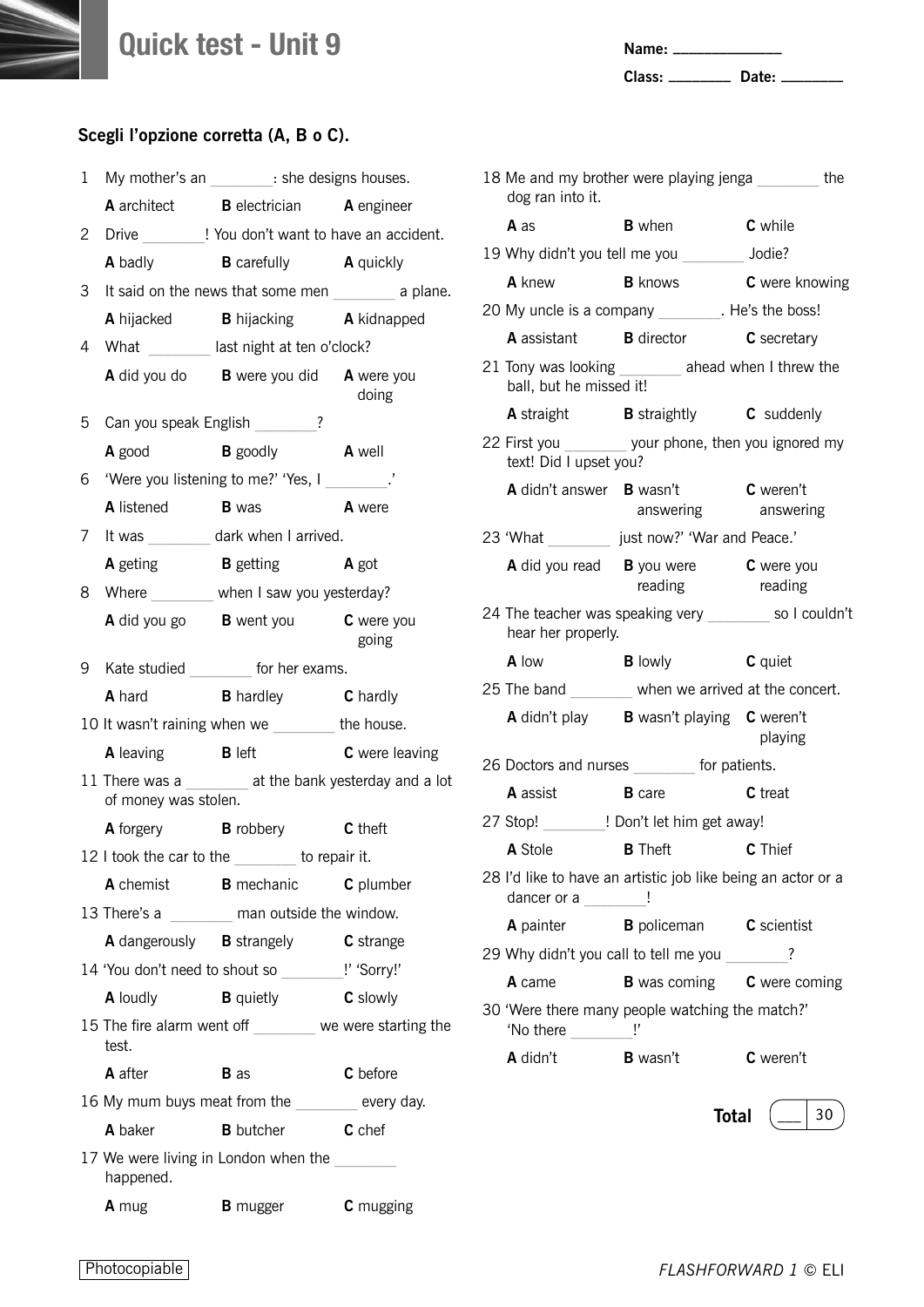**Name: \_\_\_\_\_\_\_\_\_\_\_\_\_\_**

**Class: \_\_\_\_\_\_\_\_ Date: \_\_\_\_\_\_\_\_**

| 1            | You can only pay by ____________ . Cards and other | forms of payment are not accepted here.                                                     |                 |
|--------------|----------------------------------------------------|---------------------------------------------------------------------------------------------|-----------------|
|              | <b>A</b> cash                                      | <b>B</b> cheque <b>C</b> voucher                                                            |                 |
| $\mathbf{2}$ | straight to the main course.'                      | 'Are you having a ________?' 'No, I think I'll go                                           |                 |
|              |                                                    | A dessert B side dish C starter                                                             |                 |
| 3            | ' is this?' 'It's Henry's!'                        |                                                                                             |                 |
|              | <b>A</b> Who <b>B</b> Whose                        |                                                                                             | C Yours         |
| 4            | Has __________ got any change?                     |                                                                                             |                 |
|              |                                                    | <b>A</b> anybody <b>B</b> nobody <b>C</b> somebody                                          |                 |
| 5            |                                                    | 'l _________ about the wait.' 'No, problem!'                                                |                 |
|              |                                                    | <b>A</b> 'm sorry <b>B</b> 've sorry <b>C</b> sorry                                         |                 |
| 6            |                                                    | 'How much this cost?' '£5.50.'                                                              |                 |
|              | <b>A</b> do                                        | <b>B</b> does                                                                               | c <sub>is</sub> |
| 7            |                                                    | Can you pass me the _______, please?<br>This food hasn't got very much taste!               |                 |
|              |                                                    | A knife and fork B steak and chips C salt and                                               | pepper          |
|              |                                                    | 8 I love shopping for _________ online!                                                     |                 |
|              |                                                    | A bargains <b>B</b> saves <b>C</b> spends                                                   |                 |
|              |                                                    |                                                                                             |                 |
|              |                                                    | 9 'Whose is this plate?' 'It's not mine, it's _________ !'                                  |                 |
|              |                                                    | A you byour cyours                                                                          |                 |
|              |                                                    | 10 _______ to go to the cinema tomorrow night?                                              |                 |
|              |                                                    | A Do you like B I'd like C Would you like                                                   |                 |
|              | bring it to you now.'                              | 11 'Can we have ________, please?' 'Yes, of course. I'll                                    |                 |
|              |                                                    | <b>A</b> anything else <b>B</b> the bill <b>C</b> the cheque                                |                 |
|              |                                                    | 12 'This isn't the food we ordered!' '                                                      |                 |
|              |                                                    | A My apologise B My apologies C My apology                                                  |                 |
|              |                                                    | 13 'Would you like any side orders with your meals?'<br>'Two portions of _______, please.'  |                 |
|              | A chips <b>B</b> fish                              |                                                                                             | C pasta         |
|              | please?                                            | 14 Could I have a _______ to eat my dessert with,                                           |                 |
|              | A bowl                                             | <b>B</b> glass                                                                              | C spoon         |
|              |                                                    | 15 Oh dear! I can't get _______ laptop to go online.                                        |                 |
|              | ΑI                                                 | <b>B</b> mine                                                                               | c <sub>my</sub> |
|              |                                                    | 16 'Are you and Helen meeting at your house tonight?<br>'No, at . Do you want to come too?' |                 |

|                                                    | 17 Can I ________ by credit card, please?                                          |                  |
|----------------------------------------------------|------------------------------------------------------------------------------------|------------------|
| <b>A</b> cost                                      | $\mathbf B$ pay                                                                    | C price          |
|                                                    | 18 'Sorry I'm late!' ' _______ about it!'                                          |                  |
|                                                    | A Don't worry B No worry C Not worry                                               |                  |
| $\overline{\phantom{a}}$                           | 19 'What do they sell on this website?' 'Electrical                                |                  |
|                                                    | <b>A</b> good <b>B</b> goods <b>C</b> item                                         |                  |
| you're eating!                                     | 20 Use a _______ to keep your clothes tidy when                                    |                  |
|                                                    | A napkin B saucer C tablecloth                                                     |                  |
| summer holidays!                                   | 21 I'm bored! There's never _______ to do in the                                   |                  |
|                                                    | A anything B nothing C something                                                   |                  |
| 22 Hello! Where is _______?                        |                                                                                    |                  |
|                                                    | A anybody B everybody C nobody                                                     |                  |
|                                                    | 23 are the risks of using this website?                                            |                  |
|                                                    | A How B What C Which                                                               |                  |
| 24 Would you like anything _______                 | $\overline{\cdot}$                                                                 |                  |
| <b>A</b> drink                                     | <b>B</b> drinks <b>C</b> to drink                                                  |                  |
|                                                    | 25 'Let's have a dessert!' 'OK, I'll have some                                     |                  |
| A cake                                             | <b>B</b> salad                                                                     | C sugar          |
| the price!                                         | 26 Remember to check ________ is included in                                       |                  |
|                                                    | A deliver <b>B</b> delivery <b>C</b> send                                          |                  |
| isn't. That's _________ !'                         | 27 'Is this Grandma and Grandpa's new car?' 'No, it                                |                  |
| A their                                            | <b>B</b> theirs                                                                    | C they           |
| toilet.                                            | 28 Go and find for us to sit, while I go to the                                    |                  |
| <b>A</b> anywhere                                  | <b>B</b> everywhere <b>C</b> somewhere                                             |                  |
| 29 I really<br>tea instead so I can sleep tonight. | coffee, but I'll have a chamomile                                                  |                  |
| A like                                             | <b>B</b> will                                                                      | <b>C</b> would   |
| 30 There's                                         | I'd like more than to come to<br>dinner with you tonight, but I'm afraid I'm busy! |                  |
| <b>A</b> anything                                  | <b>B</b> everything                                                                | <b>C</b> nothing |
|                                                    |                                                                                    |                  |
|                                                    | <b>Total</b>                                                                       | 30               |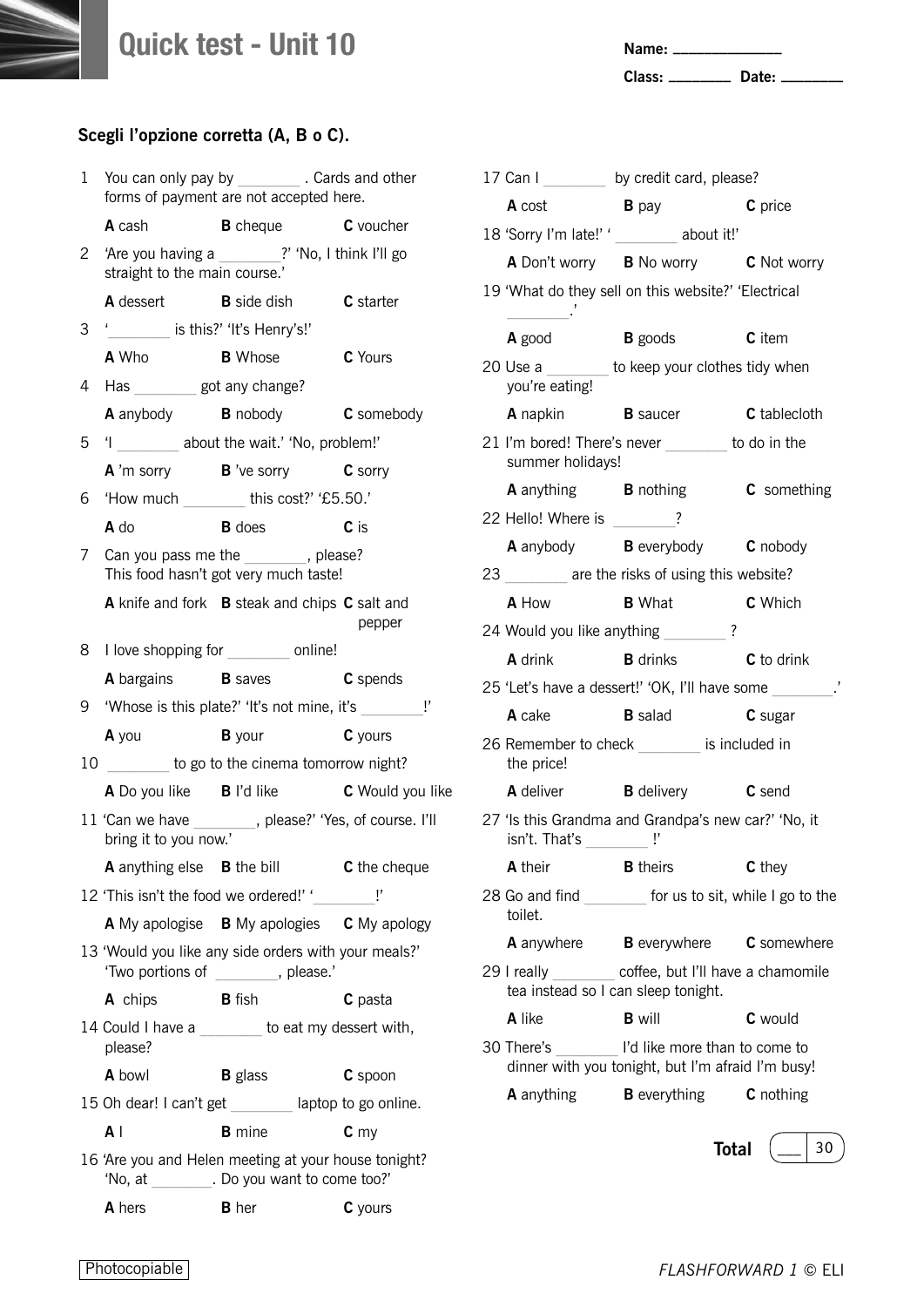**Name: \_\_\_\_\_\_\_\_\_\_\_\_\_\_**

**Class: \_\_\_\_\_\_\_\_ Date: \_\_\_\_\_\_\_\_**

|              |                          | 1 Fred leaves his car in the car _______ every day.                                                   |              |
|--------------|--------------------------|-------------------------------------------------------------------------------------------------------|--------------|
|              |                          | <b>A</b> park <b>B</b> station <b>C</b> stop                                                          |              |
| $\mathbf{2}$ |                          | Your lifestyle is much healthier ______ mine!                                                         |              |
|              | A at                     | <b>B</b> of                                                                                           | C than       |
| 3            | in the USA.              | I think people are _______ in Denmark than they are                                                   |              |
|              |                          | A happy <b>B</b> happier <b>C</b> happiest                                                            |              |
| 4            |                          | The city of Barcelona is ________ than Madrid.                                                        |              |
|              |                          | A excitinger B more exciting C most exciting                                                          |              |
| 5            |                          | 'Is a cafe near here?' 'Yes, on London Road.'                                                         |              |
|              | <b>A</b> it              | <b>B</b> that                                                                                         | C there      |
| 6            |                          | 'Where do you live?' '_________ the second floor.'                                                    |              |
|              | A In                     | <b>B</b> On                                                                                           | $C$ To       |
| 7            |                          | You can buy medicines at the _______.                                                                 |              |
|              |                          | A Chemist's B DIY store C hospital                                                                    |              |
|              |                          | 8 Go under the ________ and the park is on your right.                                                |              |
|              | A bridge B lake          |                                                                                                       | C roundabout |
| 9            | world?                   | Did you know that Russia is _________ country in the                                                  |              |
|              |                          | A biggest <b>B</b> the bigger <b>C</b> the biggest                                                    |              |
|              | $\overline{\phantom{a}}$ | 10 India has more billionaires than China but it is                                                   |              |
|              |                          | <b>A</b> as rich <b>B</b> not as rich <b>C</b> not as richer                                          |              |
|              |                          | 11 ' 's the bank?' 'It's opposite the library.'                                                       |              |
|              |                          | <b>A</b> What <b>B</b> Where <b>C</b> Which                                                           |              |
|              | í<br>İ                   | 12 'Which is the most beautiful park in London?'                                                      |              |
|              |                          | A Hyde Park B I don't think so C Near Oxford                                                          | Street       |
|              |                          | 13 Istanbul isn't a very _______ city because there's too<br>much traffic there, but it is beautiful. |              |
|              | A clean                  | <b>B</b> dangerous <b>C</b> dirty                                                                     |              |
|              |                          | 14 I need to buy some stamps at the post                                                              |              |
|              | A office                 | <b>B</b> station                                                                                      | C store      |
|              | Europe.                  | 15 People say Dublin is one of the _______ cities in                                                  |              |
|              |                          | A friendlest B friendliest C friendlyest                                                              |              |
|              | kebabs!                  | 16 This fast-food outlet is the place to buy                                                          |              |
|              | <b>A</b> best            | <b>B</b> better                                                                                       | C good       |

| 17 'Who do you sit next to in class?' '________ !'                                                    |                                |                |
|-------------------------------------------------------------------------------------------------------|--------------------------------|----------------|
| <b>A</b> The wall <b>B</b> Opposite <b>C</b> My best friend                                           |                                |                |
| 18 One of the ________ popular sports in the world is<br>unicycle polo, because it's so hard to play! |                                |                |
| A less                                                                                                | <b>B</b> least <b>C</b> most   |                |
| 19 We went tree climbing in the last<br>weekend.                                                      |                                |                |
| A hedges                                                                                              | <b>B</b> fields <b>C</b> woods |                |
| 20 Let's go and buy a birthday present for Ruth at the<br>She loves rings!                            |                                |                |
| <b>A</b> book shop <b>B</b> butcher's <b>C</b> jeweller's                                             |                                |                |
| 21 Manchester is ________ from London than<br>Birmingham is.                                          |                                |                |
| A farther <b>B</b> further <b>C</b> more far                                                          |                                |                |
| 22 Cycling is still the _______ environmentally-friendly<br>mode of transport there is.               |                                |                |
| <b>A</b> most                                                                                         | <b>B</b> more                  | <b>C</b> least |
| 23 Sitting in a restaurant is _______ than sightseeing<br>in my opinion!                              |                                |                |
| <b>A</b> more relax <b>B</b> more relaxing <b>C</b> the more                                          |                                | relaxing       |
| 24 'Where are you?' 'I'm standing _______ of the<br>bookshop waiting for you!'                        |                                |                |
| A behind B in face C in front                                                                         |                                |                |
| 25 That's a really _______ building, I don't like it at all!                                          |                                |                |
| A nice                                                                                                | <b>B</b> safe                  | C ugly         |
| 26 Let's go to the petrol first because we<br>need some diesel for the car.                           |                                |                |
| <b>A</b> centre                                                                                       | <b>B</b> station               | C stop         |
| 27 I don't feel loss and I did before the English test!                                               |                                |                |
| <b>A</b> as stressed <b>B</b> as stressed as <b>C</b> stressed as                                     |                                |                |
| 28 I don't like it when teachers stand you<br>where you can't see them!                               |                                |                |
| A behind                                                                                              | <b>B</b> next to               | C opposite     |
| 29 It's usually in the West than in the East of<br>the UK because of the Atlantic Ocean.              |                                |                |
| <b>A</b> more wet <b>B</b> weter                                                                      |                                | C wetter       |
| 30 'What's the thing about the summer<br>holidays?'                                                   |                                |                |
| <b>A</b> more bad <b>B</b> worse                                                                      |                                | <b>C</b> worst |
|                                                                                                       |                                | 30<br>Total    |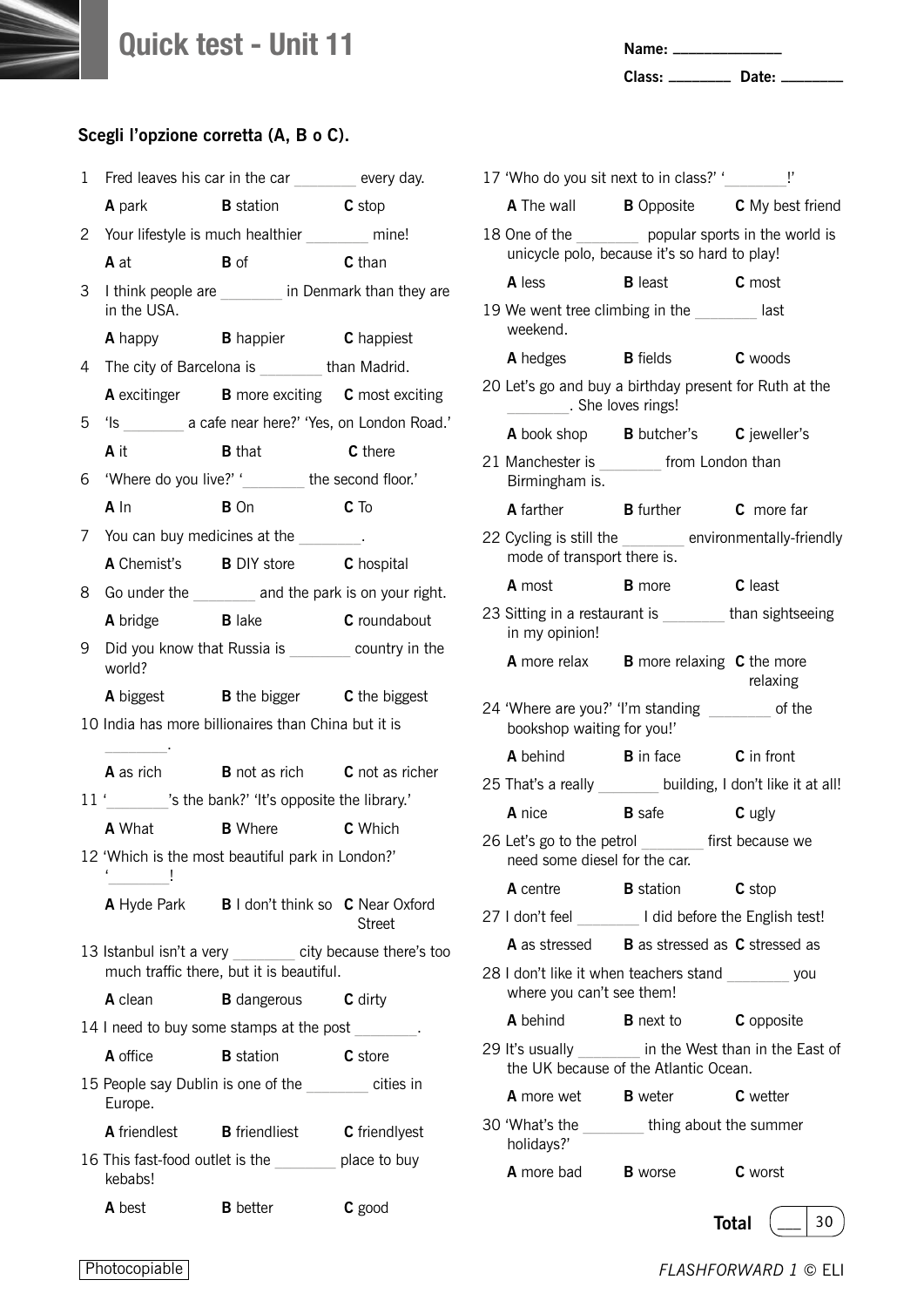**Name: \_\_\_\_\_\_\_\_\_\_\_\_\_\_**

**Class: \_\_\_\_\_\_\_\_ Date: \_\_\_\_\_\_\_\_**

| 1 | 'Where is the art exhibition?' 'At the local art<br>$\overline{\phantom{a}}$ . |                                                             |                  |
|---|--------------------------------------------------------------------------------|-------------------------------------------------------------|------------------|
|   |                                                                                | <b>A</b> gallery <b>B</b> hall                              | C theatre        |
| 2 |                                                                                | Joe loves watching science films.                           |                  |
|   | A drama B fact                                                                 | <b>C</b> fiction                                            |                  |
| 3 | you know, the usual gang!'                                                     | '_______ went to the theatre with you?' 'Oh                 |                  |
|   |                                                                                | <b>A</b> Which <b>B</b> Who                                 | C Whose          |
| 4 | I'm trying to study!                                                           | Hey Ricky! ________ you be quiet please?                    |                  |
|   |                                                                                | <b>A</b> Can <b>B</b> May <b>C</b> Shall                    |                  |
|   |                                                                                | 5 Let's _________ bowling tomorrow.                         |                  |
|   | <b>A</b> do                                                                    | <b>B</b> doing <b>C</b> go                                  |                  |
|   |                                                                                | 6 The boys are going out __________ a gig tonight.          |                  |
|   | A to                                                                           | <b>B</b> to listen <b>C</b> with                            |                  |
|   |                                                                                | 7 How about _______ at the café later?                      |                  |
|   |                                                                                | <b>A</b> meet <b>B</b> meeting <b>C</b> to meet             |                  |
|   |                                                                                | 8 'What did you think of the film?' '________.'             |                  |
|   | A Great!                                                                       | <b>B</b> I don't fancy. <b>C</b> Yes, good<br>that          | idea.            |
| 9 |                                                                                | 'Which was the worst part of the film?' '                   |                  |
|   |                                                                                | A The ending B The supporting C Yes, it was.<br>actor       |                  |
|   |                                                                                | 10 We never watch ________ at the theatre.                  |                  |
|   | <b>A</b> games                                                                 | <b>B</b> matches <b>C</b> plays                             |                  |
|   | musicians only.                                                                | 11 This is the ________ to the concert hall for             |                  |
|   | A enter                                                                        | <b>B</b> entrance                                           | <b>C</b> entress |
|   |                                                                                | 12 Who ________ the Oscar for best actress last year?       |                  |
|   | A did win B won                                                                |                                                             | C was won        |
|   | my friends tonight?                                                            | 13 Please Mum, ________ I go to the bowling alley with      |                  |
|   | A how                                                                          | <b>B</b> let                                                | $c$ may          |
|   |                                                                                | 14 'Let's visit the museum on Saturday.' 'I ________ that!' |                  |
|   |                                                                                | A don't fancy B 'm not fancying C not fancy                 |                  |
|   | scared!                                                                        | 15 I hate ________ films because they make me feel          |                  |
|   | <b>A</b> comedy <b>B</b> horror                                                |                                                             | C thriller       |

| 16 I saw an amazing ________ of the musical West<br>Side Story in London last week!       |                               |                                                      |
|-------------------------------------------------------------------------------------------|-------------------------------|------------------------------------------------------|
| <b>A</b> perform <b>B</b> produce <b>C</b> production                                     |                               |                                                      |
| 17 Who _________ the critics think is the worst<br>contestant on The Voice at the moment? |                               |                                                      |
| A are                                                                                     | <b>B</b> do                   | C does                                               |
| 18 'What __________ a takeaway tonight?' 'Cool!'                                          |                               |                                                      |
| A about getting B don't we get C we get                                                   |                               |                                                      |
| 19 'How was the film?' '                                                                  |                               |                                                      |
| A I enjoyed it B A thriller C Well                                                        |                               |                                                      |
|                                                                                           |                               | 20 See you outside the bowling _______ at 8 o'clock! |
| A road B hall C alley                                                                     |                               |                                                      |
| 21 What ________this film about?                                                          |                               |                                                      |
| <b>A</b> does <b>B</b> is being <b>C</b> was                                              |                               |                                                      |
| 22 '______ we go to the theatre again soon?'<br>'Yes, great idea!'                        |                               |                                                      |
| A Can                                                                                     | <b>B</b> Could <b>C</b> Shall |                                                      |
| 23 My favourite type of films are _______.                                                |                               |                                                      |
| <b>A</b> actions <b>B</b> wars <b>C</b> westerns                                          |                               |                                                      |
| 24 The film Boyhood received 8 Oscar but<br>only won one!'                                |                               |                                                      |
|                                                                                           |                               | A nominates B nominations C nominatements            |
| 25 'What do you fancy doing?' 'What about _______<br>football?'                           |                               |                                                      |
| <b>A</b> a game of <b>B</b> play                                                          |                               | C play to                                            |
| 26 We're staying in, _______ to music tonight.                                            |                               |                                                      |
| A listen <b>B</b> listening <b>C</b> to listen                                            |                               |                                                      |
| 27 'Why ________ to a gig next week?' 'Yes,<br>good idea!'                                |                               |                                                      |
| A do we go B don't we go C we don't go                                                    |                               |                                                      |
| 28 ' mobile phone is ringing?                                                             |                               |                                                      |
| A Who does B Who's C Whose                                                                |                               |                                                      |
| 29 I love films ________ by Martin Scorsese!                                              |                               |                                                      |
| <b>A</b> directed <b>B</b> director <b>C</b> directs                                      |                               |                                                      |
| 30 ' ________ I ask my friend over for dinner tonight?'<br>'Yes, of course!'              |                               |                                                      |
| <b>A</b> Could <b>B</b> Fancy                                                             |                               | C Let                                                |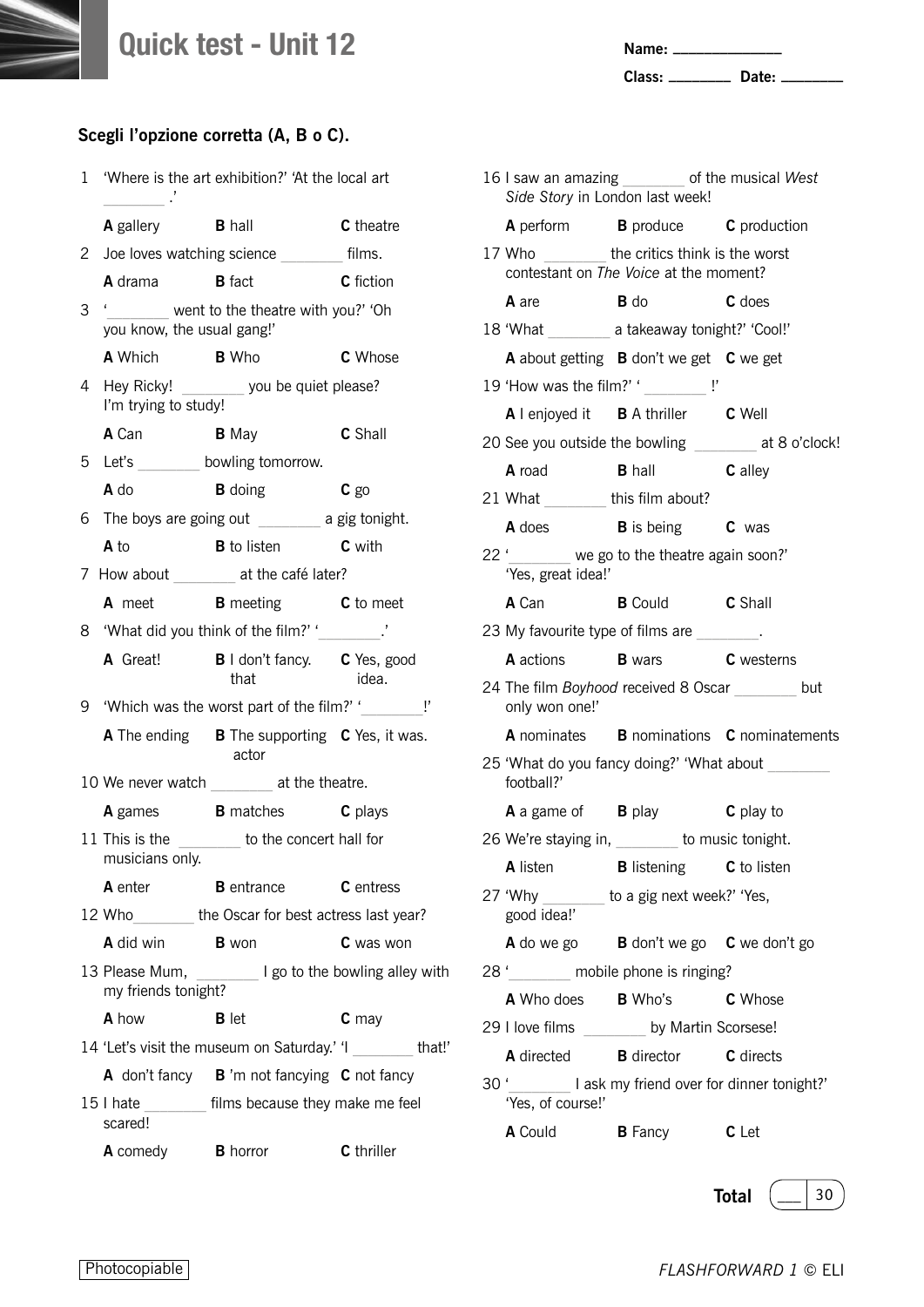**Name: \_\_\_\_\_\_\_\_\_\_\_\_\_\_**

**Class: \_\_\_\_\_\_\_\_ Date: \_\_\_\_\_\_\_\_**

| 1  |                                                                                                                                                                                                                                                                                                                                         | 'Walk _________ the stairs, don't run!'                              |                                                     |
|----|-----------------------------------------------------------------------------------------------------------------------------------------------------------------------------------------------------------------------------------------------------------------------------------------------------------------------------------------|----------------------------------------------------------------------|-----------------------------------------------------|
|    | <b>A</b> down                                                                                                                                                                                                                                                                                                                           | $\mathbf{B}$ in                                                      | C through                                           |
| 2  |                                                                                                                                                                                                                                                                                                                                         |                                                                      | 'What's your favourite subject at school?' '        |
|    |                                                                                                                                                                                                                                                                                                                                         | A English <b>B</b> Football <b>C</b> Medicine                        |                                                     |
| 3  |                                                                                                                                                                                                                                                                                                                                         | After school, I'm ________ the doctor.                               |                                                     |
|    |                                                                                                                                                                                                                                                                                                                                         | A having <b>B</b> meeting <b>C</b> seeing                            |                                                     |
| 4  |                                                                                                                                                                                                                                                                                                                                         | 'Is Jeremy going to the party?' 'Yes, he                             |                                                     |
|    | A are                                                                                                                                                                                                                                                                                                                                   | <b>B</b> going <b>C</b> is                                           |                                                     |
| 5  |                                                                                                                                                                                                                                                                                                                                         | 'What are you going to do when you leave school?'                    |                                                     |
|    |                                                                                                                                                                                                                                                                                                                                         | A Doctor <b>B</b> I'm not sure <b>C</b> Go out                       |                                                     |
|    |                                                                                                                                                                                                                                                                                                                                         | 6 Dan wants engineering at university.                               |                                                     |
|    |                                                                                                                                                                                                                                                                                                                                         | <b>A</b> study <b>B</b> studying <b>C</b> to study                   |                                                     |
| 7  |                                                                                                                                                                                                                                                                                                                                         | I'm _______ relatives this weekend.                                  |                                                     |
|    |                                                                                                                                                                                                                                                                                                                                         | A go to <b>B</b> visit <b>C</b> visiting                             |                                                     |
| 8. | mind works.                                                                                                                                                                                                                                                                                                                             |                                                                      | I love ________ because you learn all about how the |
|    |                                                                                                                                                                                                                                                                                                                                         | A psychology <b>B</b> religious <b>C</b> social studies<br>education |                                                     |
| 9. | We ________ to Dubai on Friday.                                                                                                                                                                                                                                                                                                         |                                                                      |                                                     |
|    | <b>A</b> 're flying <b>B</b> fly                                                                                                                                                                                                                                                                                                        |                                                                      | <b>C</b> going to fly                               |
|    | 'No, $I$ $\qquad$ $\qquad$ $\qquad$ $\qquad$ $\qquad$ $\qquad$ $\qquad$ $\qquad$ $\qquad$ $\qquad$ $\qquad$ $\qquad$ $\qquad$ $\qquad$ $\qquad$ $\qquad$ $\qquad$ $\qquad$ $\qquad$ $\qquad$ $\qquad$ $\qquad$ $\qquad$ $\qquad$ $\qquad$ $\qquad$ $\qquad$ $\qquad$ $\qquad$ $\qquad$ $\qquad$ $\qquad$ $\qquad$ $\qquad$ $\qquad$ $\$ | 10 'Are you going to stay in a youth hostel in London?'              |                                                     |
|    |                                                                                                                                                                                                                                                                                                                                         | A aren't B 'm not C stay not                                         |                                                     |
|    |                                                                                                                                                                                                                                                                                                                                         | 11 Amanda intends _______ her 'A-levels' at college.                 |                                                     |
|    | A take                                                                                                                                                                                                                                                                                                                                  | <b>B</b> taking <b>C</b> to take                                     |                                                     |
|    | 12 You nearly walked me!                                                                                                                                                                                                                                                                                                                |                                                                      |                                                     |
|    | A in                                                                                                                                                                                                                                                                                                                                    | <b>B</b> into                                                        | C out of                                            |
|    |                                                                                                                                                                                                                                                                                                                                         | 13 Who usually sits you in class?                                    |                                                     |
|    | <b>A</b> across <b>B</b> on                                                                                                                                                                                                                                                                                                             |                                                                      | C next to                                           |
|    |                                                                                                                                                                                                                                                                                                                                         | 14 Arsenal ________ an important game next week!                     |                                                     |
|    |                                                                                                                                                                                                                                                                                                                                         | <b>A</b> is playing <b>B</b> is going to play <b>C</b> to play       |                                                     |
|    |                                                                                                                                                                                                                                                                                                                                         | 15 Don't worry! I'm very fast.                                       |                                                     |
|    |                                                                                                                                                                                                                                                                                                                                         | <b>A</b> driving <b>B</b> going to drive <b>C</b> not going to       | drive                                               |
|    | 16 Who _________ us up later?                                                                                                                                                                                                                                                                                                           |                                                                      |                                                     |
|    |                                                                                                                                                                                                                                                                                                                                         | <b>A</b> 's going to pick <b>B</b> 's picking <b>C</b> picks         |                                                     |
|    |                                                                                                                                                                                                                                                                                                                                         | 17 Where _________ spend the summer holidays?                        |                                                     |
|    |                                                                                                                                                                                                                                                                                                                                         | <b>A</b> are you <b>B</b> are you<br>going to                        | C do you to                                         |

| 18 The dog was running _______ the field very<br>quickly.                                |                                                                                  |                         |  |
|------------------------------------------------------------------------------------------|----------------------------------------------------------------------------------|-------------------------|--|
|                                                                                          | <b>A</b> across <b>B</b> between <b>C</b> under                                  |                         |  |
| 19 'What are you doing tomorrow?' 'I'm going                                             |                                                                                  |                         |  |
| <b>A</b> dentist's <b>B</b> out                                                          |                                                                                  | C the cinema            |  |
| 20 My favourite science is [1995]                                                        |                                                                                  |                         |  |
| <b>A</b> biology <b>B</b> chemist                                                        |                                                                                  | C physical<br>education |  |
| 21 Judith and Simon _______ to our party tonight<br>because they're busy.                |                                                                                  |                         |  |
|                                                                                          | A are coming B aren't coming C don't come                                        |                         |  |
| 22 John _________ an architect like his dad.                                             |                                                                                  |                         |  |
|                                                                                          | <b>A</b> is being <b>B</b> is going <b>C</b> isn't going to                      | be                      |  |
| 23 'Which subjects are you studying next term?'                                          |                                                                                  |                         |  |
|                                                                                          | A Maths and B No, I'm not C To be a<br>computer studies studying maths scientist |                         |  |
| 24 'When ________ again?' 'I don't know, maybe next<br>week if possible.'                |                                                                                  |                         |  |
|                                                                                          | A are we<br>B are we going C do we meet<br>meeting to meet again                 |                         |  |
| 25 'What are you doing this time tomorrow?' 'I<br>free, why?'                            |                                                                                  |                         |  |
| $A^{\prime}$ m                                                                           | <b>B</b> 'm being $\bullet$ 'm going                                             |                         |  |
| 26 Do you know Ellie, the girl who married<br>in two weeks?                              |                                                                                  |                         |  |
| A gets                                                                                   | $\bf{B}$ 's getting                                                              | C going to get          |  |
| 27 When I visit a new town I like to wander ______ to<br>get to know it.                 |                                                                                  |                         |  |
| A out                                                                                    | <b>B</b> on                                                                      | <b>C</b> around         |  |
| 28 Nicolette wants to be a translator so she's going to<br>study ________ at university. |                                                                                  |                         |  |
| <b>A</b> art                                                                             | <b>B</b> languages                                                               | C law                   |  |
| 29 Kevin doesn't like studying so he's going to                                          | a job when he leaves school!                                                     |                         |  |
| <b>A</b> find                                                                            | <b>B</b> have                                                                    | C look                  |  |
| 30 True friends are never touch.                                                         |                                                                                  |                         |  |
| <b>A</b> going to lose <b>B</b> lose                                                     |                                                                                  | <b>C</b> losing         |  |
|                                                                                          |                                                                                  | 30<br><b>Total</b>      |  |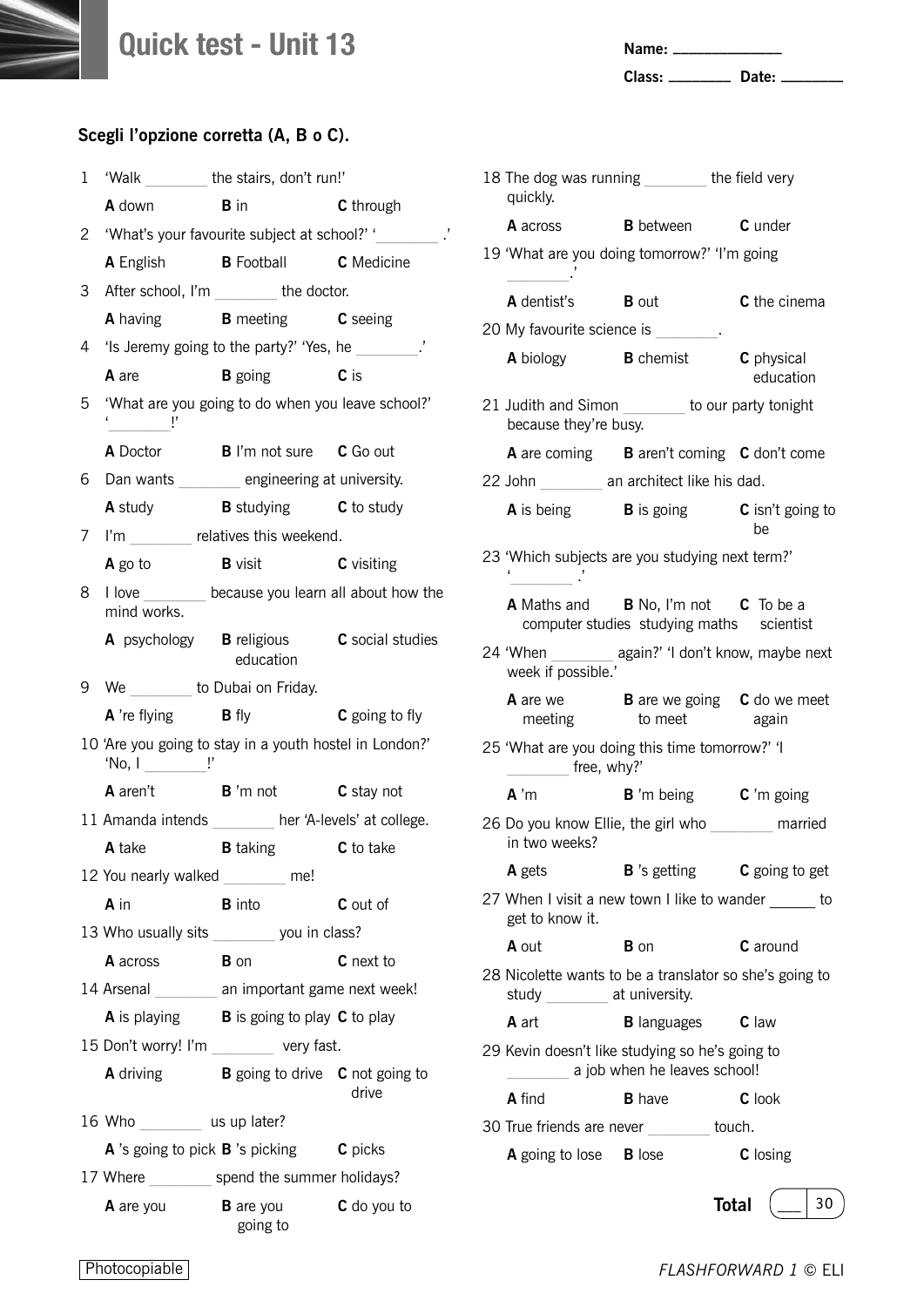

| Name: |  |
|-------|--|
|       |  |
|       |  |

**Class: \_\_\_\_\_\_\_\_ Date: \_\_\_\_\_\_\_\_**

| 1  | Ţ<br>It's the control of the control of the control of the control of the control of the control of the control of the control of the control of the control of the control of the control of the control of the control of the con |                                       |                                                            |
|----|-------------------------------------------------------------------------------------------------------------------------------------------------------------------------------------------------------------------------------------|---------------------------------------|------------------------------------------------------------|
|    | <b>A</b> sun                                                                                                                                                                                                                        | <b>B</b> sunning <b>C</b> sunny       |                                                            |
| 2  | Has your car got a GPS ______?                                                                                                                                                                                                      |                                       |                                                            |
|    | A cartographer B navigator C sailor                                                                                                                                                                                                 |                                       |                                                            |
| 3  |                                                                                                                                                                                                                                     |                                       | It's really ________ in here! Let's open the window.       |
|    | <b>A</b> cold                                                                                                                                                                                                                       | <b>B</b> cool <b>C</b> warm           |                                                            |
| 4  | ' you later?' 'I'm not sure.'                                                                                                                                                                                                       |                                       |                                                            |
|    | A I will see B Will I see C Will see I                                                                                                                                                                                              |                                       |                                                            |
| 5  |                                                                                                                                                                                                                                     |                                       | I don't think we _______ find life on other planets.       |
|    | $A'$ ll                                                                                                                                                                                                                             | <b>B</b> 'll not <b>C</b> won't       |                                                            |
| 6  | Look at the clouds in the sky; it                                                                                                                                                                                                   |                                       |                                                            |
|    | A 's going to rain B 's raining C rains                                                                                                                                                                                             |                                       |                                                            |
| 7  | 'What do you think the weather will in<br>Wales?' 'It'll probably rain!'                                                                                                                                                            |                                       |                                                            |
|    | A be like                                                                                                                                                                                                                           | <b>B</b> like                         | C look like                                                |
| 8. | the future.                                                                                                                                                                                                                         |                                       | I believe ______ we'll all fly to work and school in       |
|    | A in                                                                                                                                                                                                                                | <b>B</b> that                         | C this                                                     |
| 9. | The great thing about e-book ________ is that you<br>don't lose your page!                                                                                                                                                          |                                       |                                                            |
|    | <b>A</b> read                                                                                                                                                                                                                       | <b>B</b> reads <b>C</b> readers       |                                                            |
|    | 10 There's going to be a terrible _______ tonight.                                                                                                                                                                                  |                                       |                                                            |
|    | <b>A</b> storm <b>B</b> storming <b>C</b> stormy                                                                                                                                                                                    |                                       |                                                            |
|    | 11 I think we _______ friends forever!                                                                                                                                                                                              |                                       |                                                            |
|    | <b>A</b> 're stay <b>B</b> 're going <b>C</b> will stay                                                                                                                                                                             | to stay                               |                                                            |
|    | 12 Look out! The car                                                                                                                                                                                                                | the wall!                             |                                                            |
|    | A is going to hit <b>B</b> is hitting <b>C</b> will hit                                                                                                                                                                             |                                       |                                                            |
|    | a woman, but it's not very likely!                                                                                                                                                                                                  |                                       | 13 I __________ that the next president of the USA will be |
|    | A believe                                                                                                                                                                                                                           | <b>B</b> hope                         | C know                                                     |
|    | 14 'What will the _______ be like in Delhi when our<br>plane lands?' 'It will be about 40°C!'                                                                                                                                       |                                       |                                                            |
|    | A hot                                                                                                                                                                                                                               | <b>B</b> temperature <b>C</b> weather |                                                            |
|    | 15 Be careful when you're driving home; it's<br>so you can't see the road ahead very well.                                                                                                                                          |                                       |                                                            |
|    | A foggy                                                                                                                                                                                                                             | <b>B</b> icy                          | C windy                                                    |
|    | 16 Let's have a game on the                                                                                                                                                                                                         |                                       | $\frac{1}{2}$                                              |
|    | A digital camera <b>B</b> digital <b>C</b> portable                                                                                                                                                                                 | photo frame                           | console                                                    |

| 17 Don't worry I _______ break your new mobile<br>phone. I'm just looking at it! |                                                  |                                                          |
|----------------------------------------------------------------------------------|--------------------------------------------------|----------------------------------------------------------|
| A don't                                                                          | <b>B</b> 'm not <b>C</b> won't break<br>going to |                                                          |
| in the future?' 'Yes, they ________.'                                            |                                                  | 18 'Do scientists expect they will discover new diseases |
| A discover <b>B</b> do                                                           |                                                  | C will                                                   |
| 19 The weather ________ says it's going to be dry and<br>sunny tomorrow.         |                                                  |                                                          |
| A forecast <b>B</b> predictions <b>C</b> news                                    |                                                  |                                                          |
| on Saturday!                                                                     |                                                  | 201 ________ sure you'll have a great time at the party  |
| $A'$ ll                                                                          | $B^{\prime}$ m                                   | C's                                                      |
| 21 The sky is all white. It's going _______.                                     |                                                  |                                                          |
| <b>A</b> snow                                                                    | <b>B</b> snowing <b>C</b> to snow                |                                                          |
| 22 Have you got any portable we can<br>take to the picnic?                       |                                                  |                                                          |
| <b>A</b> speaks <b>B</b> speakers <b>C</b> talkers                               |                                                  |                                                          |
| 23 It's raining very heavily. You're going to get                                | without an umbrella!                             |                                                          |
| <b>A</b> cold                                                                    | $\mathbf{B}$ dry                                 | C wet                                                    |
| 24 I VII see you at school tomorrow.                                             |                                                  |                                                          |
| <b>A</b> expect <b>B</b> 'Il expect <b>C</b> 'm expecting                        |                                                  |                                                          |
| 25 Our dog is terrified when he hears [159]                                      |                                                  |                                                          |
| <b>A</b> mist                                                                    | <b>B</b> lightning <b>C</b> thunder              |                                                          |
| 26 If you didn't study hard for this test, you<br>fail it!                       |                                                  |                                                          |
| <b>A</b> aren't going to <b>B</b> 're going to                                   |                                                  | C won't                                                  |
| 27 My mum and dad hope I<br>one day.                                             |                                                  | to university                                            |
| A to go                                                                          | $B'$ ll go                                       | $C'$ m going                                             |
| 28 The holiday's going to be earning!                                            |                                                  |                                                          |
| A cool                                                                           | <b>B</b> loads                                   | C totally                                                |
| 29 I'm sorry there probably _______ be enough room<br>for you in the car!        |                                                  |                                                          |
| <b>A</b> isn't going to <b>B</b> won't                                           |                                                  | C won't to                                               |
|                                                                                  |                                                  | 30 I'm studying at the library, so I late home.          |
| <b>A</b> 'm going to be $\,$ <b>B</b> 'll be                                     |                                                  | C be                                                     |
|                                                                                  |                                                  | <b>Total</b><br>30                                       |